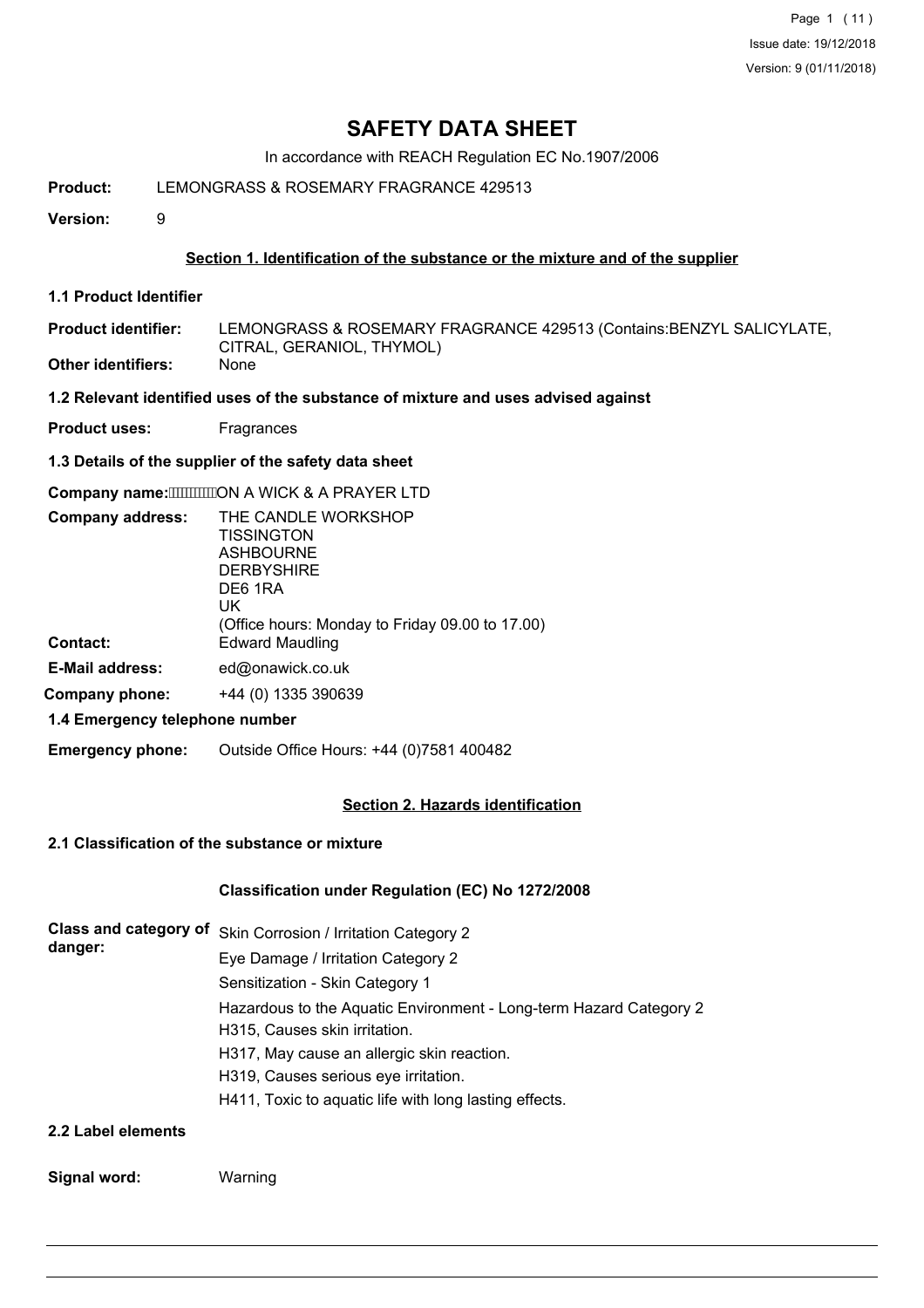Page 2 (11) Issue date: 19/12/2018 Version: 9 (01/11/2018)

# **SAFETY DATA SHEET**

In accordance with REACH Regulation EC No.1907/2006

| <b>Product:</b>                     |   | LEMONGRASS & ROSEMARY FRAGRANCE 429513                                                                                                                                                                                                                                                                                                                                                                                                                                                                                                                                                                                                                                                                                                                                                                                                                                               |
|-------------------------------------|---|--------------------------------------------------------------------------------------------------------------------------------------------------------------------------------------------------------------------------------------------------------------------------------------------------------------------------------------------------------------------------------------------------------------------------------------------------------------------------------------------------------------------------------------------------------------------------------------------------------------------------------------------------------------------------------------------------------------------------------------------------------------------------------------------------------------------------------------------------------------------------------------|
| Version:                            | 9 |                                                                                                                                                                                                                                                                                                                                                                                                                                                                                                                                                                                                                                                                                                                                                                                                                                                                                      |
| <b>Hazard statements:</b>           |   | H315, Causes skin irritation.<br>H317, May cause an allergic skin reaction.<br>H319, Causes serious eye irritation.<br>H411, Toxic to aquatic life with long lasting effects.                                                                                                                                                                                                                                                                                                                                                                                                                                                                                                                                                                                                                                                                                                        |
| <b>Supplemental</b><br>Information: |   | EUH208, Contains 3,4,5,6,6-PENTAMETHYLHEPT-3-EN-2-ONE (AND ISOMERS),<br>ACETYLCEDRENE, ALPHA-PINENES, AMYL CINNAMAL, BETA-CARYOPHYLLENE, BETA-<br>PINENES, CITRONELLOL, EUCALYPTOL, EUGENOL, GERANYL ACETATE, ISOEUGENOL,<br>L-LIMONENE, LIMONENE, LINALOOL, LINALYL ACETATE, METHYLENEDIOXYPHENYL<br>METHYLPROPANAL, NEROL, TERPINOLENE, TETRAMETHYL<br>ACETYLOCTAHYDRONAPHTHALENES. May produce an allergic reaction.                                                                                                                                                                                                                                                                                                                                                                                                                                                              |
| <b>Precautionary</b><br>statements: |   | P261, Avoid breathing vapour or dust.<br>P264, Wash hands and other contacted skin thoroughly after handling.<br>P272, Contaminated work clothing should not be allowed out of the workplace.<br>P273, Avoid release to the environment.<br>P280, Wear protective gloves/eye protection/face protection.<br>P302/352, IF ON SKIN: Wash with plenty of soap and water.<br>P305/351/338, IF IN EYES: Rinse cautiously with water for several minutes. Remove contact<br>lenses, if present and easy to do. Continue rinsing.<br>P333/313, If skin irritation or rash occurs: Get medical advice/attention.<br>P337/313, If eye irritation persists: Get medical advice/attention.<br>P362, Take off contaminated clothing and wash before reuse.<br>P391, Collect spillage.<br>P501, Dispose of contents/container to approved disposal site, in accordance with local<br>regulations. |
| Pictograms:                         |   |                                                                                                                                                                                                                                                                                                                                                                                                                                                                                                                                                                                                                                                                                                                                                                                                                                                                                      |
| Other hazards:                      |   | Hydrocarbon Concentration %:<br>9.561%                                                                                                                                                                                                                                                                                                                                                                                                                                                                                                                                                                                                                                                                                                                                                                                                                                               |
|                                     |   |                                                                                                                                                                                                                                                                                                                                                                                                                                                                                                                                                                                                                                                                                                                                                                                                                                                                                      |

# **Section 3. Composition / information on ingredients**

# **3.2 Mixtures**

## **Contains:**

| <b>Name</b>    | CAS        | EC            | <b>REACH Registration</b><br>No. | %       | <b>Classification for</b><br>(CLP) 1272/2008 |
|----------------|------------|---------------|----------------------------------|---------|----------------------------------------------|
| <b>ICITRAL</b> | 15392-40-5 | $ 226-394-6 $ | 01-2119462829-23-xxxx            | 10-<20% | $ SC$ 2-EDI 2-SS 1B:<br>H315-H317-H319.-     |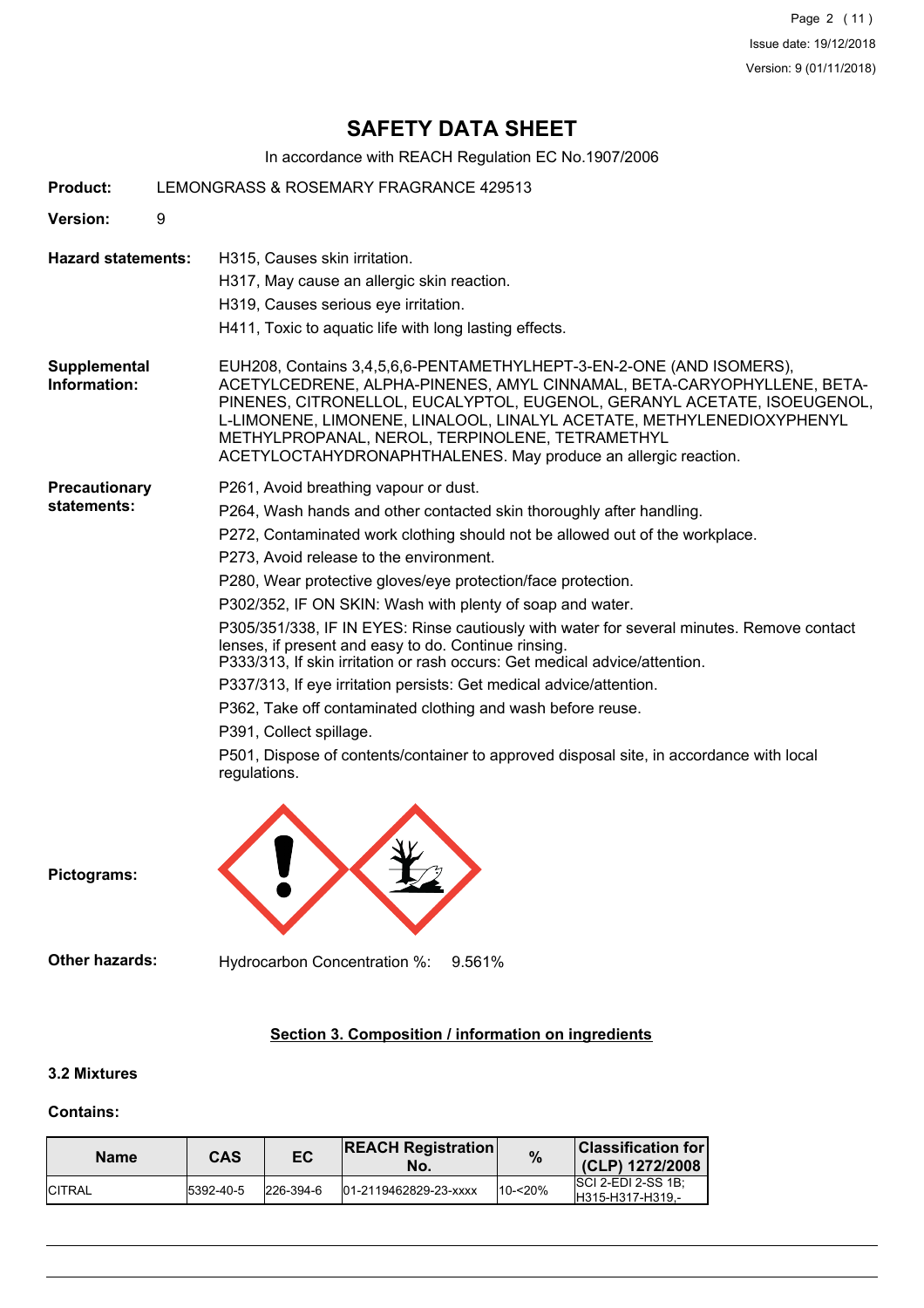Page 3 (11) Issue date: 19/12/2018 Version: 9 (01/11/2018)

# **SAFETY DATA SHEET**

In accordance with REACH Regulation EC No.1907/2006

# **Product:** LEMONGRASS & ROSEMARY FRAGRANCE 429513

### **Version:** 9

| <b>I</b> BENZYL SALICYLATE                                                | 118-58-1                                                 | 204-262-9                                                         |                        | 5-<10%      | SS 1B-EH C3; H317-<br>H412,-                                                      |
|---------------------------------------------------------------------------|----------------------------------------------------------|-------------------------------------------------------------------|------------------------|-------------|-----------------------------------------------------------------------------------|
| <b>IEUCALYPTOL</b>                                                        | 470-82-6                                                 | 207-431-5                                                         |                        | 5-<10%      | FL 3-SS 1B; H226-<br>H317.-                                                       |
| ILINALOOL                                                                 | 78-70-6                                                  | 201-134-4                                                         | 01-2119474016-42-xxxx  | 1-<5%       | SCI 2-EDI 2-SS 1B;<br>H315-H317-H319,-                                            |
| LINALYL ACETATE                                                           | 115-95-7                                                 | 204-116-4                                                         | 01-2119454789-19-xxxx  | 1-<5%       | SCI 2-EDI 2-SS 1;<br>H315-H317-H319,-                                             |
| 5.5.6-<br>TRIMETHYLBICYCLOH 3407-42-9<br>IEPT-2-<br>YLCYCLOHEXANOL        |                                                          | 222-294-1                                                         | l01-2119979583-21-xxxx | $1 - 5%$    | SCI 2-EDI 2-EH C3;<br>H315-H319-H412,-                                            |
| <b>TETRAMETHYL</b><br> ACETYLOCTAHYDRON 68155-66-8.<br><b>APHTHALENES</b> | 54464-57-2,<br>68155-67-9                                | $\overline{259-174-3}$<br>268-978-3.<br>268-979-9,<br>915-730-3   | l01-2119489989-04-xxxx | $1 - 5%$    | SCI 2-SS 1B-EH C1;<br>H315-H317-H410.-                                            |
| <b>GERANIOL</b>                                                           | 106-24-1                                                 | 203-377-1                                                         | 01-2119552430-49-xxxx  | 1-<5%       | SCI 2-EDI 1-SS 1B;<br>H315-H317-H318,-                                            |
| IPHELLANDRENE                                                             | 1329-99-3                                                | 215-532-0                                                         |                        | 1-<5%       | FL 3-ATO 4-AH 1;<br>H226-H302-H304,-                                              |
| <b>CITRONELLOL</b>                                                        | 106-22-9                                                 | 203-375-0                                                         | 01-2119453995-23-xxxx  | 1-<5%       | SCI 2-EDI 2-SS 1B;<br>H315-H317-H319,-                                            |
| <b>IACETYLCEDRENE</b>                                                     | 32388-55-9                                               | 251-020-3                                                         |                        | 1-<5%       | SS 1B-EH A1-EH C1:<br>H317-H410,-                                                 |
| <b>ILIMONENE</b>                                                          | 5989-27-5                                                | 227-813-5                                                         |                        | 1-<5%       | FL 3-SCI 2-SS 1B-AH<br>1-EH A1-EH C1;H226-<br>H304-H315-H317-<br>H410.-           |
| L-LIMONENE                                                                | 5989-54-8                                                | 227-815-6                                                         | l01-2119958629-18-xxxx | $1 - 5%$    | FL 3-SCI 2-SS 1B-AH<br>1-EH A1-EH C1:H226-<br>H304-H315-H317-<br>H410.-           |
| IAMYL CINNAMAL                                                            | 122-40-7                                                 | 204-541-5                                                         |                        | 1-<5%       | SS 1B-EH C2; H317-<br>H411,-                                                      |
| <b>GERANYL ACETATE</b>                                                    | 105-87-3                                                 | 203-341-5                                                         | 01-2119973480-35-xxxx  | $0.1 - 1\%$ | <b>SCI 2-SS 1B-EH C3;</b><br>H315-H317-H412,-                                     |
| <b>I</b> ALPHA-PINENES                                                    | 80-56-8                                                  | 201-291-9                                                         |                        | $0.1 - 1\%$ | FL 3-ATO 4-SCI 2-SS<br>1B-AH 1-EH A1-EH<br>C1;H226-H302-H304-<br>H315-H317-H410,- |
| BETA-<br><b>CARYOPHYLLENE</b>                                             | 87-44-5                                                  | 201-746-1                                                         |                        | $0.1 - 1\%$ | SS 1B-AH 1; H304-<br>H317,-                                                       |
| <b>NEROL</b>                                                              | 106-25-2                                                 | 203-378-7                                                         |                        | $0.1 - 1\%$ | SCI 2-EDI 1-SS 1B;<br>H315-H317-H318,-                                            |
| ITHYMOL                                                                   | 89-83-8                                                  | 201-944-8                                                         |                        | $0.1 - 1\%$ | ATO 4-SCI 1B-EDI 1-<br>EH C2:H302-H314-<br>H411,-                                 |
| <b>CAMPHENE</b>                                                           | 79-92-5                                                  | 201-234-8                                                         | 01-2119446293-40-xxxx  | $0.1 - 1\%$ | FS 2-EH A1-EH C1;<br>H228-H410,-                                                  |
| <b>I</b> BETA-PINENES                                                     | 127-91-3                                                 | 204-872-5                                                         | l01-2119976371-33-xxxx | $0.1 - 1\%$ | FL 3-SCI 2-SS 1B-AH<br>1-EH A1-EH C1: H226-<br>H304-H315-H317-<br>H410,-          |
| <b>ITERPINOLENE</b>                                                       | 586-62-9                                                 | 209-578-0                                                         |                        | $0.1 - 1\%$ | SS 1B-AH 1-EH A1-EH<br>C1;H304-H317-H410,-                                        |
| <b>I</b> EUGENOL                                                          | 97-53-0                                                  | 202-589-1                                                         |                        | $0.1 - 1\%$ | EDI 2-SS 1B;H317-<br>H319,-                                                       |
| $3,4,5,6,6$ -<br>PENTAMETHYLHEPT-<br>3-EN-2-ONE (AND<br>ISOMERS)          | 81786-73-4,<br> 81786-74-5,<br>81786-75-6.<br>86115-11-9 | 279-822-9,<br>279-823-4,<br>279-825-5,<br>289-194-8.<br>939-627-8 | 01-2119980043-42       | $0.1 - 1\%$ | SS 1B-EH C2;H317-<br>H411,-                                                       |
| <b>IMYRCENE</b>                                                           | 123-35-3                                                 | 204-622-5                                                         |                        | $0.1 - 1\%$ | FL 3-SCI 2-EDI 2-AH<br>1-EH A1-EH C2;H226-<br>H304-H315-H319-<br>H400-H411,-      |
| ICIS-3-HEXENYL<br><b>SALICYLATE</b>                                       | 65405-77-8                                               | 265-745-8                                                         | 01-2119900141-60-xxxx  | $0.1 - 1\%$ | EH A1-EH C1; H410,-                                                               |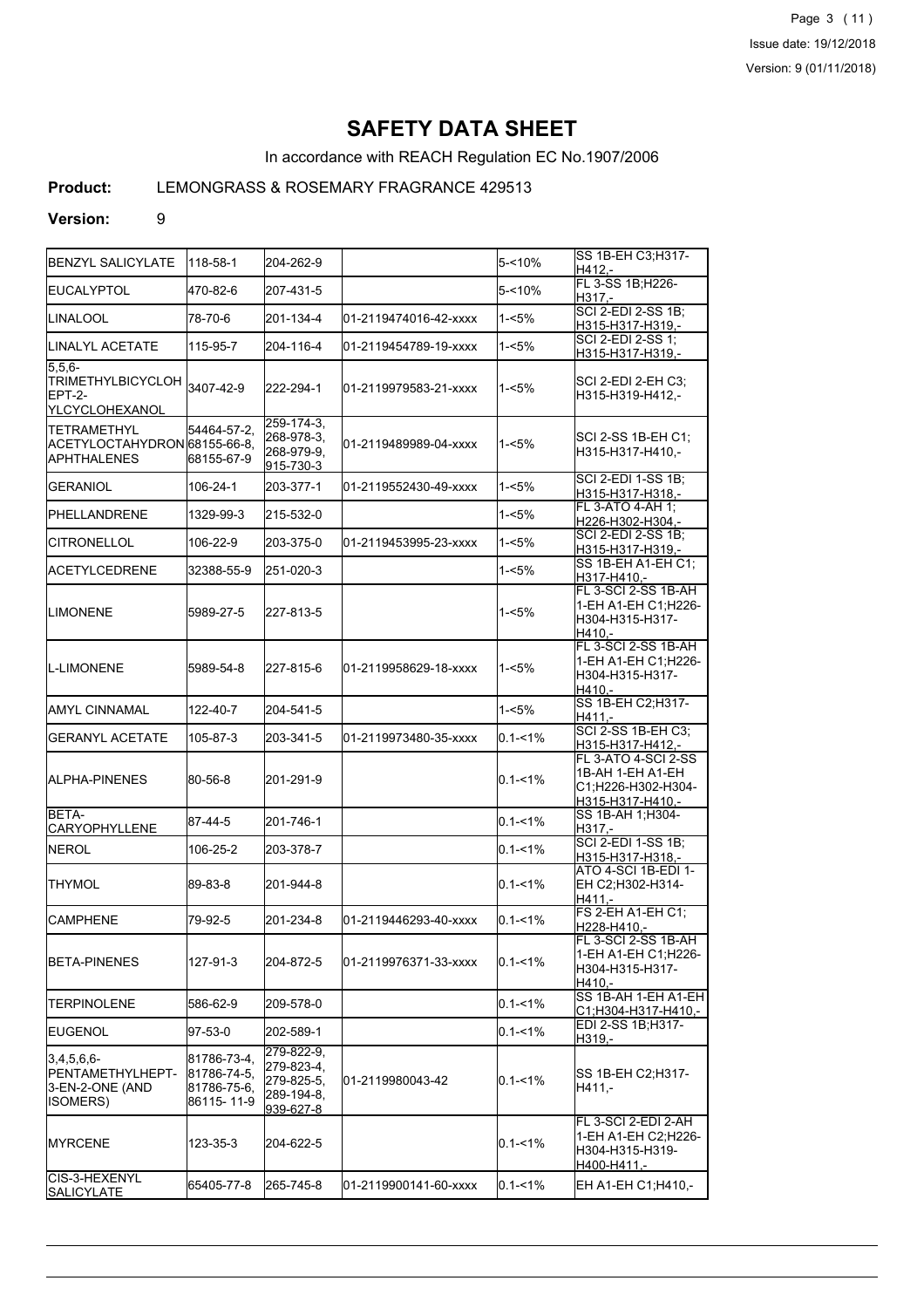Page 4 (11) Issue date: 19/12/2018 Version: 9 (01/11/2018)

# **SAFETY DATA SHEET**

In accordance with REACH Regulation EC No.1907/2006

## **Product:** LEMONGRASS & ROSEMARY FRAGRANCE 429513

### **Version:** 9

| <b>METHYLENEDIOXYPH</b><br><b>IENYL</b><br><b>IMETHYLPROPANAL</b> | 1205-17-0 | 214-881-6 | 01-2120740119-58-xxxx | $0.1 - 1\%$ | ISS 1B-REP 2-EH C2:<br>IH317-H361-H411.-                                      |
|-------------------------------------------------------------------|-----------|-----------|-----------------------|-------------|-------------------------------------------------------------------------------|
| <b>IALPHA-CEDRENE</b>                                             | 469-61-4  | 207-418-4 |                       | $< 0.1\%$   | IAH 1-EH A1-EH C1:<br>H304-H410.-                                             |
| <b>IISOEUGENOL</b>                                                | 197-54-1  | 202-590-7 |                       | $< 0.1\%$   | IATO 4-ATD 4-SCI 2-<br><b>EDI 2-SS 1A:H302-</b><br>H312-H315-H317-<br>IH319.- |
| <b>IBETA CEDRENE</b>                                              | 546-28-1  | 208-898-8 |                       | $< 0.1\%$   | <b>JAH 1-EH A1-EH C1:</b><br>IH304-H410.-                                     |

### **Substances with Community workplace exposure limits:**

| <b>Name</b>               | <b>CAS</b> | EC.        | $\%$        |
|---------------------------|------------|------------|-------------|
| <b>ICAMPHOR</b>           | 176-22-2   | 1200-945-0 | $0.1 - 1\%$ |
| <b>IDIETHYL PHTHALATE</b> | 84-66-2    | 201-550-6  | $20 - 50%$  |
| <b>IDL-CAMPHOR</b>        | 21368-68-3 | 244-350-4  | $0.1 - 1\%$ |

**Substances that are persistent, bioaccumulative and toxic or very persistent and very bioaccumulative, greater than 0.1%:**

Not Applicable

### **Section 4. First-aid measures**

### **4.1 Description of first aid measures**

IF ON SKIN: Wash with plenty of soap and water.

IF IN EYES: Rinse cautiously with water for several minutes. Remove contact lenses, if present and easy to do. Continue rinsing.

### **4.2 Most important symptoms and effects, both acute and delayed**

Causes skin irritation.

May cause an allergic skin reaction.

Causes serious eye irritation.

## **4.3 Indication of any immediate medical attention and special treatment needed**

None expected, see Section 4.1 for further information.

### **SECTION 5: Firefighting measures**

#### **5.1 Extinguishing media**

Suitable media: Carbon dioxide, Dry chemical, Foam.

### **5.2 Special hazards arising from the substance or mixture**

In case of fire, may be liberated: Carbon monoxide, Unidentified organic compounds.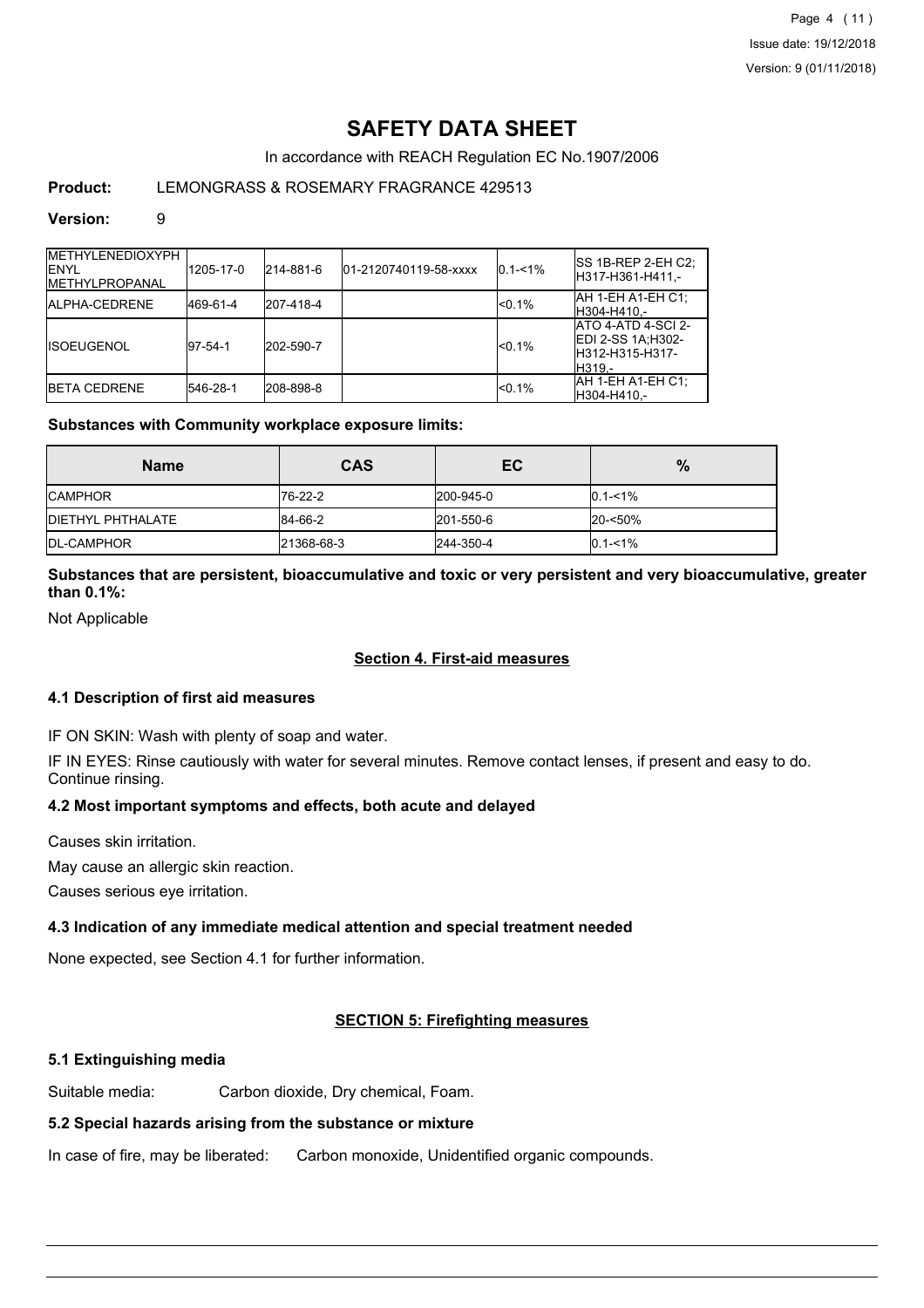Page 5 (11) Issue date: 19/12/2018 Version: 9 (01/11/2018)

# **SAFETY DATA SHEET**

In accordance with REACH Regulation EC No.1907/2006

**Product:** LEMONGRASS & ROSEMARY FRAGRANCE 429513

**Version:** 9

### **5.3 Advice for fire fighters:**

In case of insufficient ventilation, wear suitable respiratory equipment.

### **Section 6. Accidental release measures**

### **6.1 Personal precautions, protective equipment and emergency procedures:**

Avoid inhalation. Avoid contact with skin and eyes. See protective measures under Section 7 and 8.

### **6.2 Environmental precautions:**

Keep away from drains, surface and ground water, and soil.

### **6.3 Methods and material for containment and cleaning up:**

Remove ignition sources. Provide adequate ventilation. Avoid excessive inhalation of vapours. Contain spillage immediately by use of sand or inert powder. Dispose of according to local regulations.

### **6.4 Reference to other sections:**

Also refer to sections 8 and 13.

### **Section 7. Handling and storage**

### **7.1 Precautions for safe handling:**

Keep away from heat, sparks, open flames and hot surfaces. - No smoking. Use personal protective equipment as required. Use in accordance with good manufacturing and industrial hygiene practices. Use in areas with adequate ventilation Do not eat, drink or smoke when using this product.

### **7.2 Conditions for safe storage, including any incompatibilities:**

Store in a well-ventilated place. Keep container tightly closed. Keep cool. Ground/bond container and receiving equipment. Use explosion-proof electrical, ventilating and lighting equipment. Use only non-sparking tools. Take precautionary measures against static discharge.

### **7.3 Specific end use(s):**

Fragrances: Use in accordance with good manufacturing and industrial hygiene practices.

# **Section 8. Exposure controls/personal protection**

# **8.1 Control parameters**

Workplace exposure limits: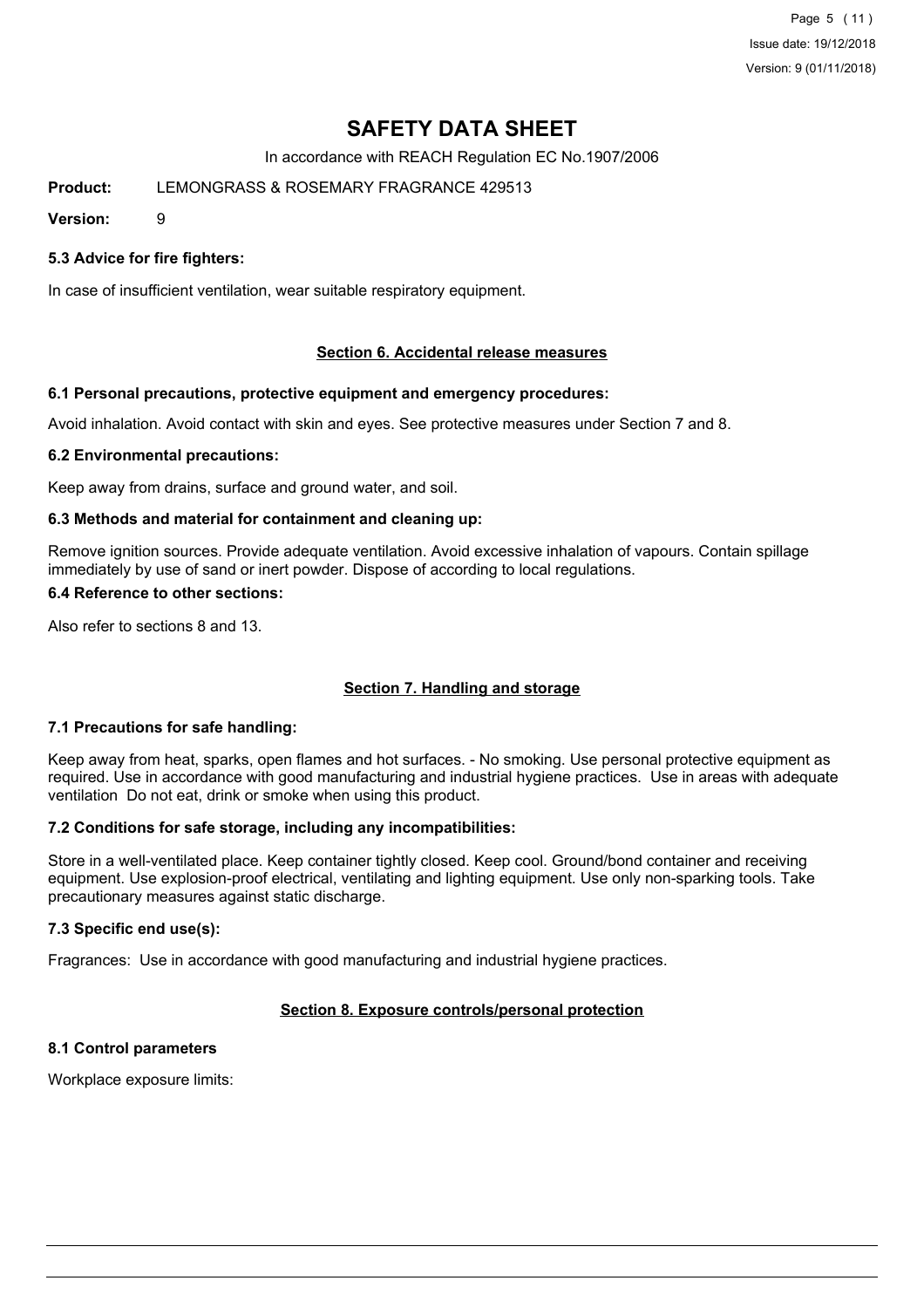# **SAFETY DATA SHEET**

In accordance with REACH Regulation EC No.1907/2006

# **Product:** LEMONGRASS & ROSEMARY FRAGRANCE 429513

### **Version:** 9

| Ingredient                | CAS     | ЕC                | <b>Description</b>                                   | Value |
|---------------------------|---------|-------------------|------------------------------------------------------|-------|
| <b>IDIETHYL PHTHALATE</b> | 84-66-2 |                   | Long-term exposure limit (8-hour<br>TWA) (mg/m3)     |       |
|                           |         | $ 201 - 550 - 6 $ | Short-term exposure limit (15-<br>$ minute)$ (mg/m3) | 10    |

## **8.2 Exposure Controls**

## **Eye / Skin Protection**

Wear protective gloves/eye protection/face protection

## **Respiratory Protection**

Ensure adequate and ongoing ventilation is maintained in order to prevent build up of excessive vapour and to ensure occupational exposure limits are adhered to. If appropriate, and depending on your patterns and volumes of use, the following engineering controls may be required as additional protective measures: a) Isolate mixing rooms and other areas where this material is used or openly handled. Maintain these areas under negative air pressure relative to the rest of the plant. b) Employ the use of Personal protective equipment - an approved, properly fitted respirator with organic vapour cartridges or canisters and particulate filters. c) Use local exhaust ventilation around open tanks and other open sources of potential exposures in order to avoid excessive inhalation, including places where this material is openly weighed or measured. In addition, use general dilution ventilation of the work area to eliminate or reduce possible worker exposures. d) Use closed systems for transferring and processing this material.

Also refer to Sections 2 and 7.

## **Section 9. Physical and chemical properties**

### **9.1 Information on basic physical and chemical properties**

| Appearance:                                   | Clear pale yellow to yellow liquid           |
|-----------------------------------------------|----------------------------------------------|
| Odour:                                        | Not determined                               |
| <b>Odour threshold:</b>                       | Not determined                               |
| pH:                                           | Not determined                               |
| Melting point / freezing point:               | Not determined                               |
| Initial boiling point / range:                | Not determined                               |
| <b>Flash point:</b>                           | 76 °C                                        |
| <b>Evaporation rate:</b>                      | Not determined                               |
| Flammability (solid, gas):                    | Not determined                               |
| Upper/lower flammability or explosive limits: | Product does not present an explosion hazard |
| Vapour pressure:                              | 0.23335260 mmHg                              |
| Vapour density:                               | Not determined                               |
| <b>Relative density:</b>                      | $0.9800 - 0.9840$                            |
| Solubility(ies):                              | Not determined                               |
| Partition coefficient: n-octanol/water:       | Not determined                               |
| Auto-ignition temperature:                    | Not determined                               |
| <b>Decomposition temperature:</b>             | Not determined                               |
|                                               |                                              |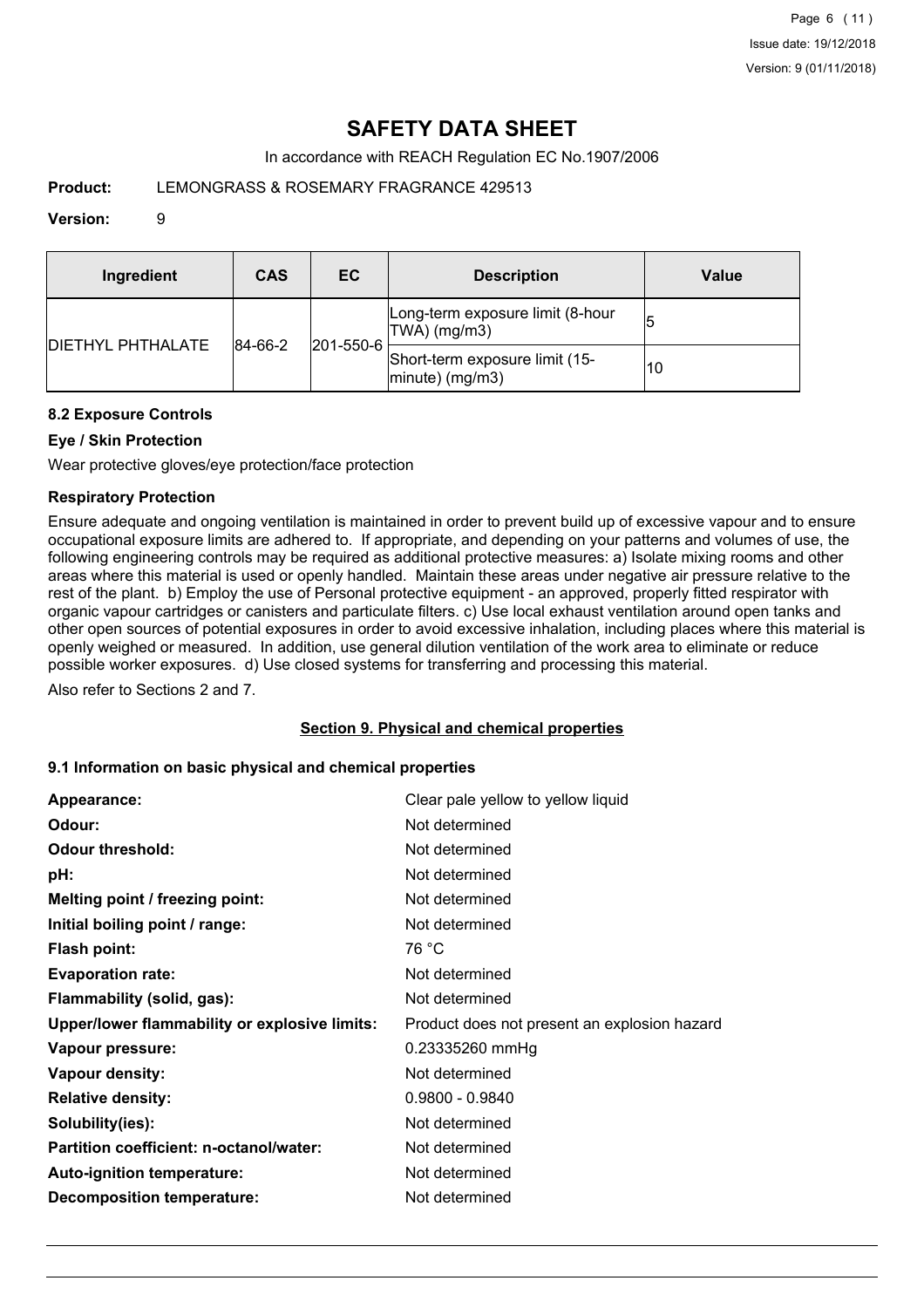Page 7 (11) Issue date: 19/12/2018 Version: 9 (01/11/2018)

# **SAFETY DATA SHEET**

In accordance with REACH Regulation EC No.1907/2006

| Product:                                     | LEMONGRASS & ROSEMARY FRAGRANCE 429513 |                |  |  |  |
|----------------------------------------------|----------------------------------------|----------------|--|--|--|
| <b>Version:</b>                              | 9                                      |                |  |  |  |
| <b>Viscosity:</b>                            |                                        | Not determined |  |  |  |
| <b>Explosive properties:</b><br>Not expected |                                        |                |  |  |  |
| <b>Oxidising properties:</b>                 |                                        | Not expected   |  |  |  |

**9.2 Other information:** None available

### **Section 10. Stability and reactivity**

#### **10.1 Reactivity:**

Presents no significant reactivity hazard, by itself or in contact with water.

## **10.2 Chemical stability:**

Good stability under normal storage conditions.

## **10.3 Possibility of hazardous reactions:**

Not expected under normal conditions of use.

### **10.4 Conditions to avoid:**

Avoid extreme heat.

### **10.5 Incompatible materials:**

Avoid contact with strong acids, alkalis or oxidising agents.

### **10.6 Hazardous decomposition products:**

Not expected.

## **Section 11. Toxicological information**

### **11.1 Information on toxicological effects**

This mixture has not been tested as a whole for health effects. The health effects have been calculated using the methods outlined in Regulation (EC) No 1272/2008 (CLP).

| <b>Acute Toxicity:</b>                    | Based on available data the classification criteria are not met. |
|-------------------------------------------|------------------------------------------------------------------|
| <b>Acute Toxicity Oral</b>                | >5000                                                            |
| <b>Acute Toxicity Dermal</b>              | >5000                                                            |
| <b>Acute Toxicity Inhalation</b>          | Not Available                                                    |
| <b>Skin corrosion/irritation:</b>         | Skin Corrosion / Irritation Category 2                           |
| Serious eye damage/irritation:            | Eye Damage / Irritation Category 2                               |
| <b>Respiratory or skin sensitisation:</b> | Sensitization - Skin Category 1                                  |
| Germ cell mutagenicity:                   | Based on available data the classification criteria are not met. |
| <b>Carcinogenicity:</b>                   | Based on available data the classification criteria are not met. |
| <b>Reproductive toxicity:</b>             | Based on available data the classification criteria are not met. |
| <b>STOT-single exposure:</b>              | Based on available data the classification criteria are not met. |
| <b>STOT-repeated exposure:</b>            | Based on available data the classification criteria are not met. |
| <b>Aspiration hazard:</b>                 | Based on available data the classification criteria are not met. |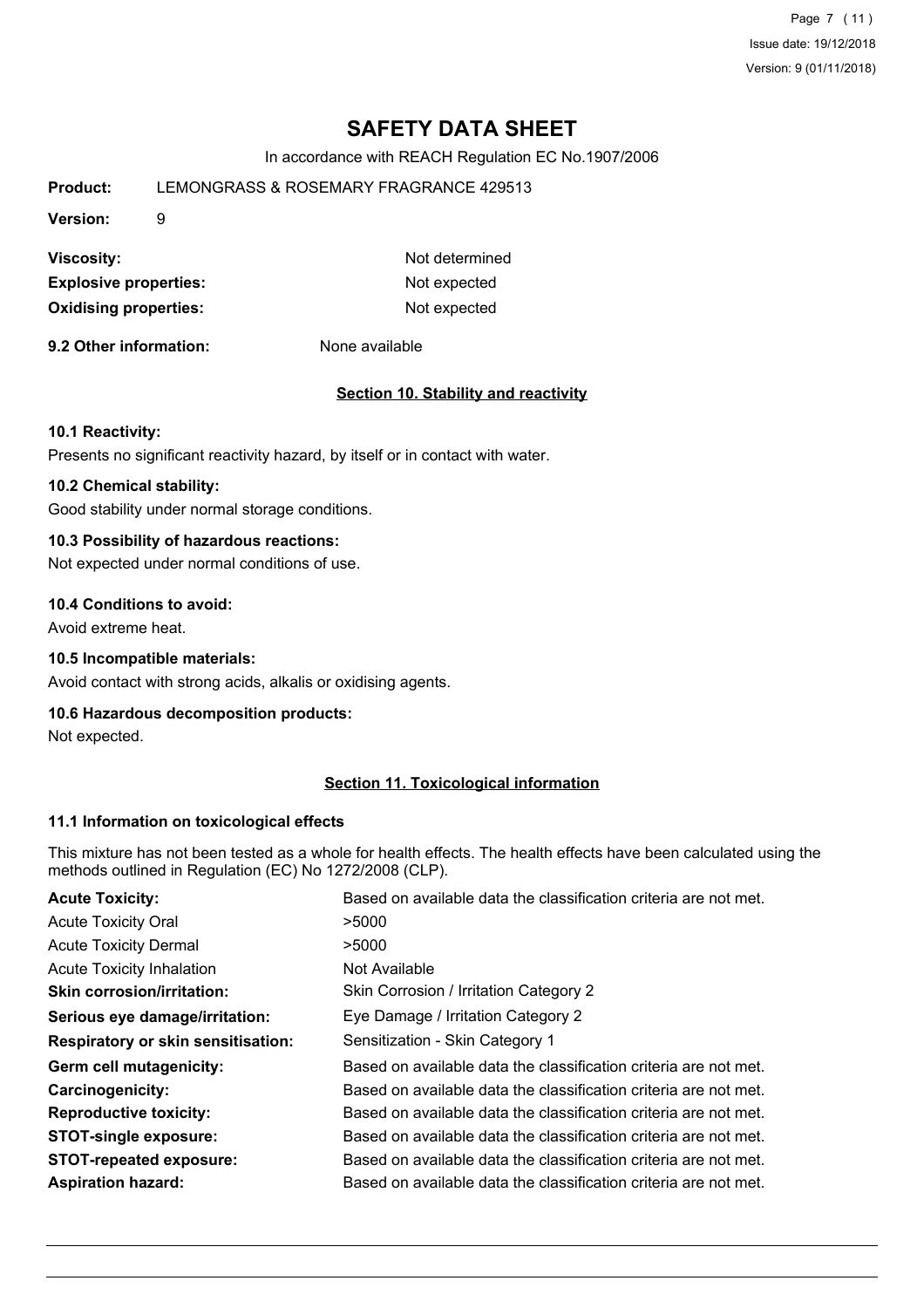Page 8 (11) Issue date: 19/12/2018 Version: 9 (01/11/2018)

# **SAFETY DATA SHEET**

In accordance with REACH Regulation EC No.1907/2006

## **Product:** LEMONGRASS & ROSEMARY FRAGRANCE 429513

**Version:** 9

**Information about hazardous ingredients in the mixture**

| Ingredient           | CAS       | EC                | LD50/ATE Oral | LD50/ATE<br>Dermal | LC50/ATE<br><b>Inhalation</b> | <b>LC50</b><br>Route     |
|----------------------|-----------|-------------------|---------------|--------------------|-------------------------------|--------------------------|
| <b>IPHELLANDRENE</b> | 1329-99-3 | $ 215 - 532 - 0 $ | 1870          | Not available      | Not available                 | <b>Not</b><br>lavailable |

Refer to Sections 2 and 3 for additional information.

## **Section 12. Ecological information**

**12.1 Toxicity:**

Toxic to aquatic life with long lasting effects.

**12.2 Persistence and degradability:** Not available **12.3 Bioaccumulative potential:** Not available

**12.4 Mobility in soil:** Not available

**12.5 Results of PBT and vPvB assessment:**

This substance does not meet the PBT/vPvB criteria of REACH, annex XIII.

**12.6 Other adverse effects:** Not available

## **Section 13. Disposal considerations**

### **13.1 Waste treatment methods:**

Dispose of in accordance with local regulations. Avoid disposing into drainage systems and into the environment. Empty containers should be taken to an approved waste handling site for recycling or disposal.

### **Section 14. Transport information**

| 14.1 UN number:                    | UN3082                                                                                                             |
|------------------------------------|--------------------------------------------------------------------------------------------------------------------|
| 14.2 UN Proper Shipping Name:      | ENVIRONMENTALLY HAZARDOUS SUBSTANCE, LIQUID, N.O.S.<br>(TETRAMETHYL ACETYLOCTAHYDRONAPHTHALENES,<br>ACETYLCEDRENE) |
| 14.3 Transport hazard class(es):   | 9                                                                                                                  |
| <b>Sub Risk:</b>                   |                                                                                                                    |
| 14.4. Packing Group:               | Ш                                                                                                                  |
| <b>14.5 Environmental hazards:</b> | This is an environmentally hazardous substance.                                                                    |
| 14.6 Special precautions for user: | None additional                                                                                                    |
|                                    | 14 7 Transport in bully associated a honor II of MADDOI 72/70 and the IDC Cader                                    |

**14.7 Transport in bulk according to Annex II of MARPOL73/78 and the IBC Code:**

Not applicable

## **Section 15. Regulatory information**

**15.1 Safety, health and environmental regulations/legislation specific for the substance or mixture** None additional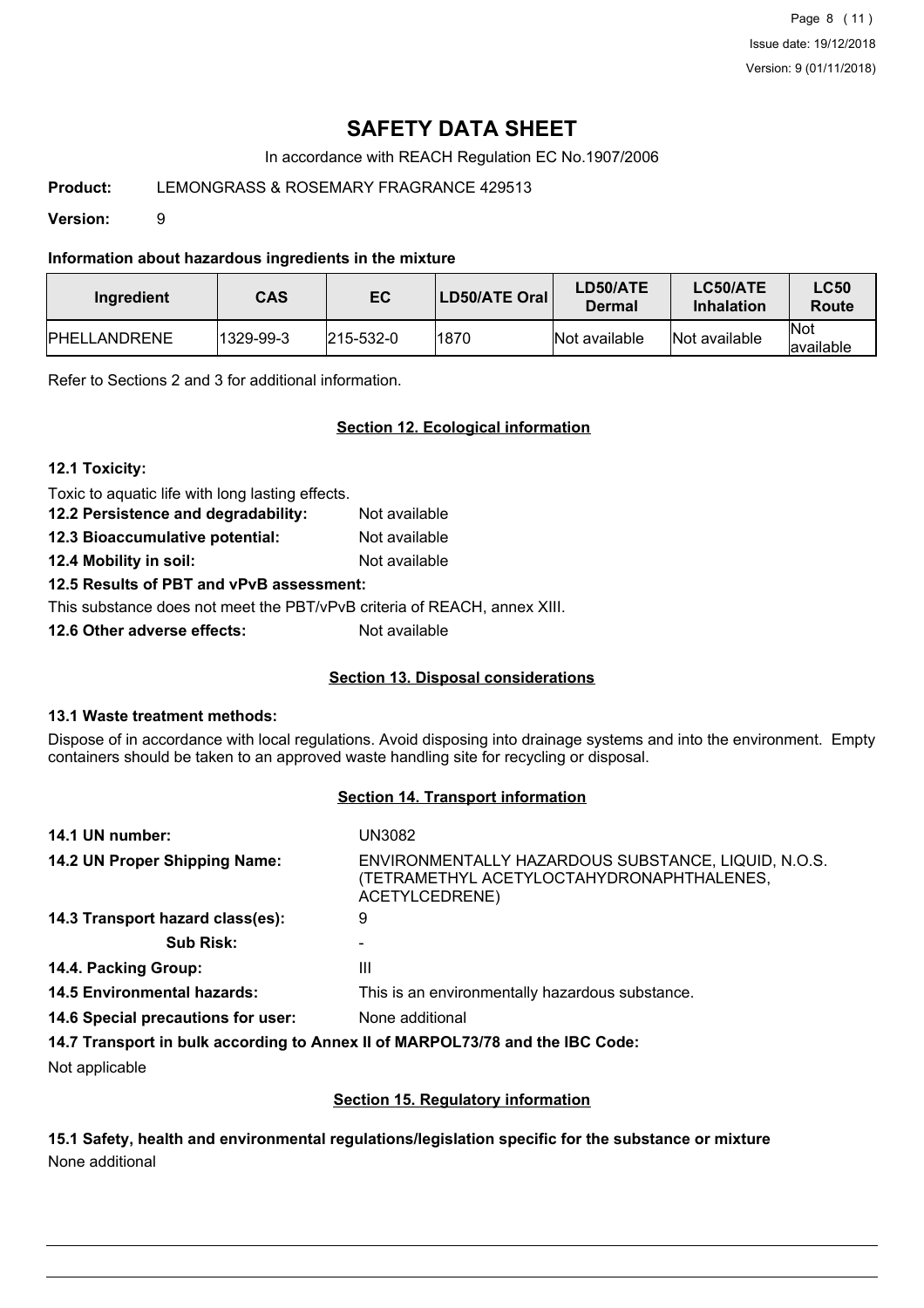Page 9 (11) Issue date: 19/12/2018 Version: 9 (01/11/2018)

# **SAFETY DATA SHEET**

In accordance with REACH Regulation EC No.1907/2006

**Product:** LEMONGRASS & ROSEMARY FRAGRANCE 429513

**Version:** 9

### **15.2 Chemical Safety Assessment**

A Chemical Safety Assessment has not been carried out for this product.

### **Section 16. Other information**

| <b>Concentration % Limits:</b>    | EH C2=30.02% EH C3=2.97% SCI 2=24.37% EDI 2=17.58% EDI 2A=15.<br>65% SS 1=5.08% |
|-----------------------------------|---------------------------------------------------------------------------------|
| <b>Total Fractional Values:</b>   | EH C2=3.33 EH C3=33.68 SCI 2=4.10 EDI 2=5.69 EDI 2A=6.39 SS 1=19.<br>69         |
| $\bm{V}$ for an interest $\bm{V}$ |                                                                                 |

**Key to revisions:**

SECTION 3: Composition/information on ingredients

### **Key to abbreviations:**

| <b>Abbreviation</b> | <b>Meaning</b>                                                            |
|---------------------|---------------------------------------------------------------------------|
| AH <sub>1</sub>     | <b>Aspiration Hazard Category 1</b>                                       |
| ATD <sub>4</sub>    | Acute Toxicity - Dermal Category 4                                        |
| ATO 4               | Acute Toxicity - Oral Category 4                                          |
| EDI <sub>1</sub>    | Eye Damage / Irritation Category 1                                        |
| EDI <sub>2</sub>    | Eye Damage / Irritation Category 2                                        |
| EH A1               | Hazardous to the Aquatic Environment - Acute Hazard Category 1            |
| EH <sub>C1</sub>    | Hazardous to the Aquatic Environment - Long-term Hazard Category 1        |
| EH <sub>C2</sub>    | Hazardous to the Aquatic Environment - Long-term Hazard Category 2        |
| EH <sub>C3</sub>    | Hazardous to the Aquatic Environment - Long-term Hazard Category 3        |
| FL <sub>3</sub>     | Flammable Liquid, Hazard Category 3                                       |
| FS <sub>2</sub>     | Flammable Solid, Hazard Category 2                                        |
| H <sub>226</sub>    | Flammable liquid and vapour.                                              |
| H <sub>228</sub>    | Flammable solid.                                                          |
| H302                | Harmful if swallowed.                                                     |
| H304                | May be fatal if swallowed and enters airways.                             |
| H312                | Harmful in contact with skin.                                             |
| H314                | Causes severe skin burns and eye damage.                                  |
| H315                | Causes skin irritation.                                                   |
| H317                | May cause an allergic skin reaction.                                      |
| H318                | Causes serious eye damage.                                                |
| H319                | Causes serious eye irritation.                                            |
| H361                | Suspected of damaging fertility or the unborn child (exposure route).     |
| H400                | Very toxic to aquatic life.                                               |
| H410                | Very toxic to aquatic life with long lasting effects.                     |
| H411                | Toxic to aquatic life with long lasting effects.                          |
| H412                | Harmful to aquatic life with long lasting effects.                        |
| P202                | Do not handle until all safety precautions have been read and understood. |
| P210                | Keep away from heat, sparks, open flames and hot surfaces. - No smoking.  |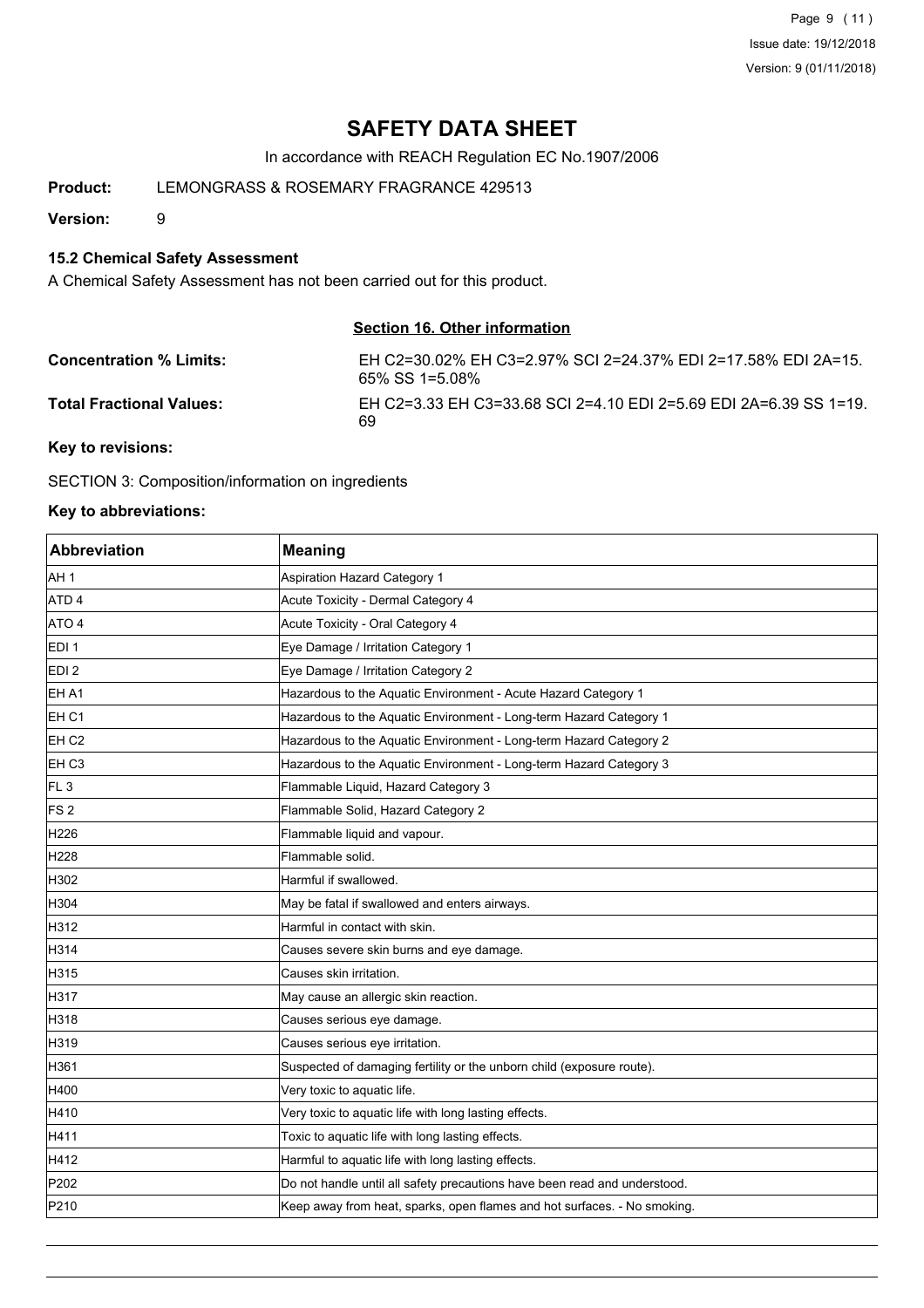Page 10 (11) Issue date: 19/12/2018 Version: 9 (01/11/2018)

# **SAFETY DATA SHEET**

In accordance with REACH Regulation EC No.1907/2006

## **Product:** LEMONGRASS & ROSEMARY FRAGRANCE 429513

#### **Version:** 9

| P233             | Keep container tightly closed.                                                                                                      |
|------------------|-------------------------------------------------------------------------------------------------------------------------------------|
| P240             | Ground/bond container and receiving equipment.                                                                                      |
| P241             | Use explosion-proof electrical, ventilating and lighting equipment.                                                                 |
| P242             | Use only non-sparking tools.                                                                                                        |
| P243             | Take precautionary measures against static discharge.                                                                               |
| P <sub>260</sub> | Do not breathe vapour or dust.                                                                                                      |
| P <sub>261</sub> | Avoid breathing vapour or dust.                                                                                                     |
| P <sub>264</sub> | Wash hands and other contacted skin thoroughly after handling.                                                                      |
| P270             | Do not eat, drink or smoke when using this product.                                                                                 |
| P272             | Contaminated work clothing should not be allowed out of the workplace.                                                              |
| P273             | Avoid release to the environment.                                                                                                   |
| P280             | Wear protective gloves/eye protection/face protection.                                                                              |
| P301/310         | IF SWALLOWED: Immediately call a POISON CENTER or doctor/physician.                                                                 |
| P301/312         | IF SWALLOWED: call a POISON CENTER or doctor/physician if you feel unwell.                                                          |
| P301/330/331     | If swallowed: Rinse mouth. Do not induce vomiting.                                                                                  |
| P302/352         | IF ON SKIN: Wash with plenty of soap and water.                                                                                     |
| P303/361/353     | IF ON SKIN (or hair): Remove/take off immediately all contaminated clothing. Rinse skin with water/shower.                          |
| P304/340         | IF INHALED: Remove victim to fresh air and keep at rest in a position comfortable for breathing.                                    |
| P305/351/338     | IF IN EYES: Rinse cautiously with water for several minutes. Remove contact lenses, if present and easy to<br>do. Continue rinsing. |
| P308/313         | IF exposed or concerned: Get medical advice/attention.                                                                              |
| P310             | Immediately call a POISON CENTER or doctor/physician.                                                                               |
| P312             | Call a POISON CENTRE or doctor/physician if you feel unwell.                                                                        |
| P330             | Rinse mouth.                                                                                                                        |
| P331             | Do not induce vomiting.                                                                                                             |
| P332/313         | If skin irritation occurs: Get medical advice/attention.                                                                            |
| P333/313         | If skin irritation or rash occurs: Get medical advice/attention.                                                                    |
| P337/313         | If eye irritation persists: Get medical advice/attention.                                                                           |
| P362             | Take off contaminated clothing and wash before reuse.                                                                               |
| P363             | Wash contaminated clothing before reuse.                                                                                            |
| P370/378         | In case of fire: Use carbon dioxide, dry chemical, foam for extinction.                                                             |
| P391             | Collect spillage.                                                                                                                   |
| P403/235         | Store in a well-ventilated place. Keep cool.                                                                                        |
| P405             | Store locked up.                                                                                                                    |
| P501             | Dispose of contents/container to approved disposal site, in accordance with local regulations.                                      |
| REP <sub>2</sub> | Toxic to Reproduction Category 2                                                                                                    |
| SCI 1B           | Skin Corrosion / Irritation Category 1B                                                                                             |
| SCI 2            | Skin Corrosion / Irritation Category 2                                                                                              |
| SS 1             | Sensitization - Skin Category 1                                                                                                     |
| SS 1A            | Sensitization - Skin Category 1A                                                                                                    |
| SS 1B            | Sensitization - Skin Category 1B                                                                                                    |

The information in this safety data sheet is to the best of our knowledge true and accurate but all data, instructions,